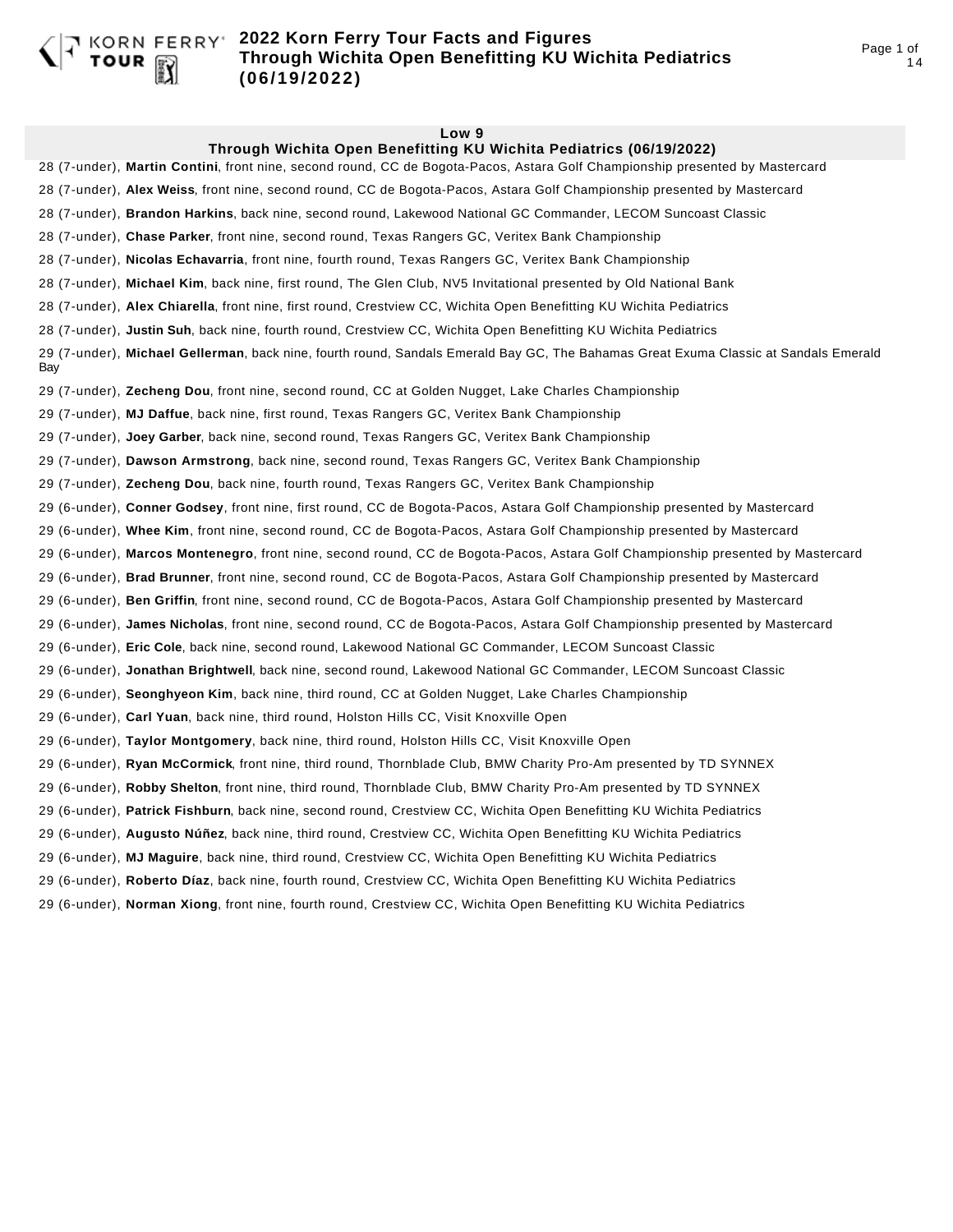# **Low 18**

| Through Wichita Open Benefitting KU Wichita Pediatrics (06/19/2022)                                                 |
|---------------------------------------------------------------------------------------------------------------------|
| 60 (10-under), Justin Suh, fourth round, Crestview CC, Wichita Open Benefitting KU Wichita Pediatrics               |
| 61 (10-under), Callum Tarren, second round, Lakewood National GC Commander, LECOM Suncoast Classic                  |
| 61 (10-under), Zecheng Dou, second round, CC at Golden Nugget, Lake Charles Championship                            |
| 61 (10-under), Robby Shelton, third round, Thornblade Club, BMW Charity Pro-Am presented by TD SYNNEX               |
| 61 (9-under), Ryan McCormick, first round, CC de Bogota-Pacos, Astara Golf Championship presented by Mastercard     |
| 61 (9-under), Trevor Werbylo, first round, CC de Bogota-Pacos, Astara Golf Championship presented by Mastercard     |
| 61 (9-under), Ben Griffin, second round, CC de Bogota-Pacos, Astara Golf Championship presented by Mastercard       |
| 61 (9-under), James Nicholas, second round, CC de Bogota-Pacos, Astara Golf Championship presented by Mastercard    |
| 61 (9-under), Norman Xiong, second round, Crestview CC, Wichita Open Benefitting KU Wichita Pediatrics              |
| 61 (9-under), Augusto Núñez, third round, Crestview CC, Wichita Open Benefitting KU Wichita Pediatrics              |
| 62 (10-under), Curtis Luck, second round, The Carolina CC, BMW Charity Pro-Am presented by TD SYNNEX                |
| 62 (9-under), Taylor Montgomery, third round, CC de Bogota-Lagos, Astara Golf Championship presented by Mastercard  |
| 62 (9-under), Heath Slocum, second round, Lakewood National GC Commander, LECOM Suncoast Classic                    |
| 62 (9-under), Brandon Harkins, second round, Lakewood National GC Commander, LECOM Suncoast Classic                 |
| 62 (9-under), Mark Hubbard, second round, Lakewood National GC Commander, LECOM Suncoast Classic                    |
| 62 (9-under), Eric Cole, second round, Lakewood National GC Commander, LECOM Suncoast Classic                       |
| 62 (9-under), MJ Daffue, first round, Texas Rangers GC, Veritex Bank Championship                                   |
| 62 (9-under), Byeong Hun An, second round, Texas Rangers GC, Veritex Bank Championship                              |
| 62 (9-under), Chase Parker, second round, Texas Rangers GC, Veritex Bank Championship                               |
| 62 (9-under), Alex Chiarella, second round, Texas Rangers GC, Veritex Bank Championship                             |
| 62 (9-under), Ryan Ruffels, fourth round, Texas Rangers GC, Veritex Bank Championship                               |
| 62 (9-under), Anders Albertson, fourth round, Texas Rangers GC, Veritex Bank Championship                           |
| 62 (9-under), Seonghyeon Kim, fourth round, Texas Rangers GC, Veritex Bank Championship                             |
| 62 (9-under), Nicolas Echavarria, fourth round, Texas Rangers GC, Veritex Bank Championship                         |
| 62 (9-under), Pontus Nyholm, fourth round, Texas Rangers GC, Veritex Bank Championship                              |
| 62 (9-under), Davis Thompson, third round, The Glen Club, NV5 Invitational presented by Old National Bank           |
| 62 (9-under), Spencer Ralston, fourth round, The Glen Club, NV5 Invitational presented by Old National Bank         |
| 62 (8-under), Trace Crowe, first round, CC de Bogota-Pacos, Astara Golf Championship presented by Mastercard        |
| 62 (8-under), Marcos Montenegro, second round, CC de Bogota-Pacos, Astara Golf Championship presented by Mastercard |
| 62 (8-under), Anders Albertson, first round, Holston Hills CC, Visit Knoxville Open                                 |
| 62 (8-under), Carl Yuan, third round, Holston Hills CC, Visit Knoxville Open                                        |
| 62 (8-under), Tyson Alexander, first round, Crestview CC, Wichita Open Benefitting KU Wichita Pediatrics            |
| 62 (8-under), Kevin Roy, first round, Crestview CC, Wichita Open Benefitting KU Wichita Pediatrics                  |
| 62 (8-under), Alex Chiarella, first round, Crestview CC, Wichita Open Benefitting KU Wichita Pediatrics             |
| 62 (8-under), Michael Kim, second round, Crestview CC, Wichita Open Benefitting KU Wichita Pediatrics               |
| 62 (8-under), Kevin Yu, third round, Crestview CC, Wichita Open Benefitting KU Wichita Pediatrics                   |
| 62 (8-under), MJ Maguire, third round, Crestview CC, Wichita Open Benefitting KU Wichita Pediatrics                 |
| 62 (8-under), Roberto Díaz, fourth round, Crestview CC, Wichita Open Benefitting KU Wichita Pediatrics              |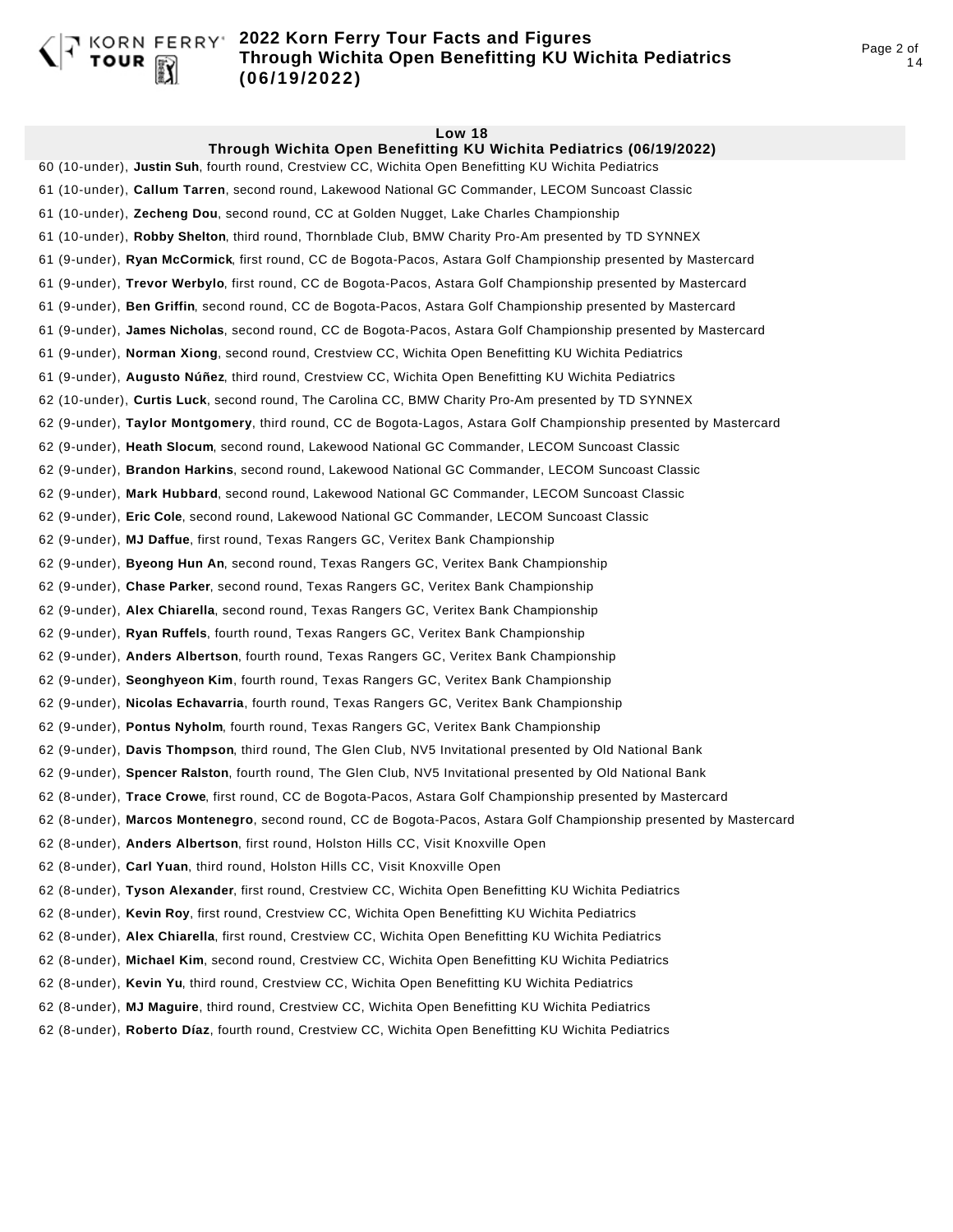#### **Low First 18**

## **Through Wichita Open Benefitting KU Wichita Pediatrics (06/19/2022)**

- 61 (9-under), **Ryan McCormick**, Astara Golf Championship presented by Mastercard
- 61 (9-under), **Trevor Werbylo**, Astara Golf Championship presented by Mastercard
- 62 (9-under), **MJ Daffue**, Veritex Bank Championship

**TOUR** 

- 62 (8-under), **Trace Crowe**, Astara Golf Championship presented by Mastercard
- 62 (8-under), **Anders Albertson**, Visit Knoxville Open
- 62 (8-under), **Tyson Alexander**, Wichita Open Benefitting KU Wichita Pediatrics
- 62 (8-under), **Kevin Roy**, Wichita Open Benefitting KU Wichita Pediatrics
- 62 (8-under), **Alex Chiarella**, Wichita Open Benefitting KU Wichita Pediatrics

#### **Low First 36**

## **Through Wichita Open Benefitting KU Wichita Pediatrics (06/19/2022)**

127 (13-under), **Norman Xiong**, (66-61), Wichita Open Benefitting KU Wichita Pediatrics

- 128 (14-under), **Zecheng Dou**, (64-64), LECOM Suncoast Classic
- 128 (14-under), **Shawn Stefani**, (65-63), Veritex Bank Championship

128 (12-under), **Tyson Alexander**, (62-66), Wichita Open Benefitting KU Wichita Pediatrics

- 128 (12-under), **Kevin Roy**, (62-66), Wichita Open Benefitting KU Wichita Pediatrics
- 129 (14-under), **Nelson Ledesma**, (63-66), BMW Charity Pro-Am presented by TD SYNNEX
- 129 (13-under), **Chase Parker**, (67-62), Veritex Bank Championship

129 (12-under), **Ben Griffin**, (68-61), Astara Golf Championship presented by Mastercard

129 (11-under), **Erik Barnes**, (64-65), Huntsville Championship

129 (11-under), **Anders Albertson**, (62-67), Visit Knoxville Open

129 (11-under), **MJ Daffue**, (64-65), Visit Knoxville Open

129 (11-under), **Kyle Westmoreland**, (65-64), Wichita Open Benefitting KU Wichita Pediatrics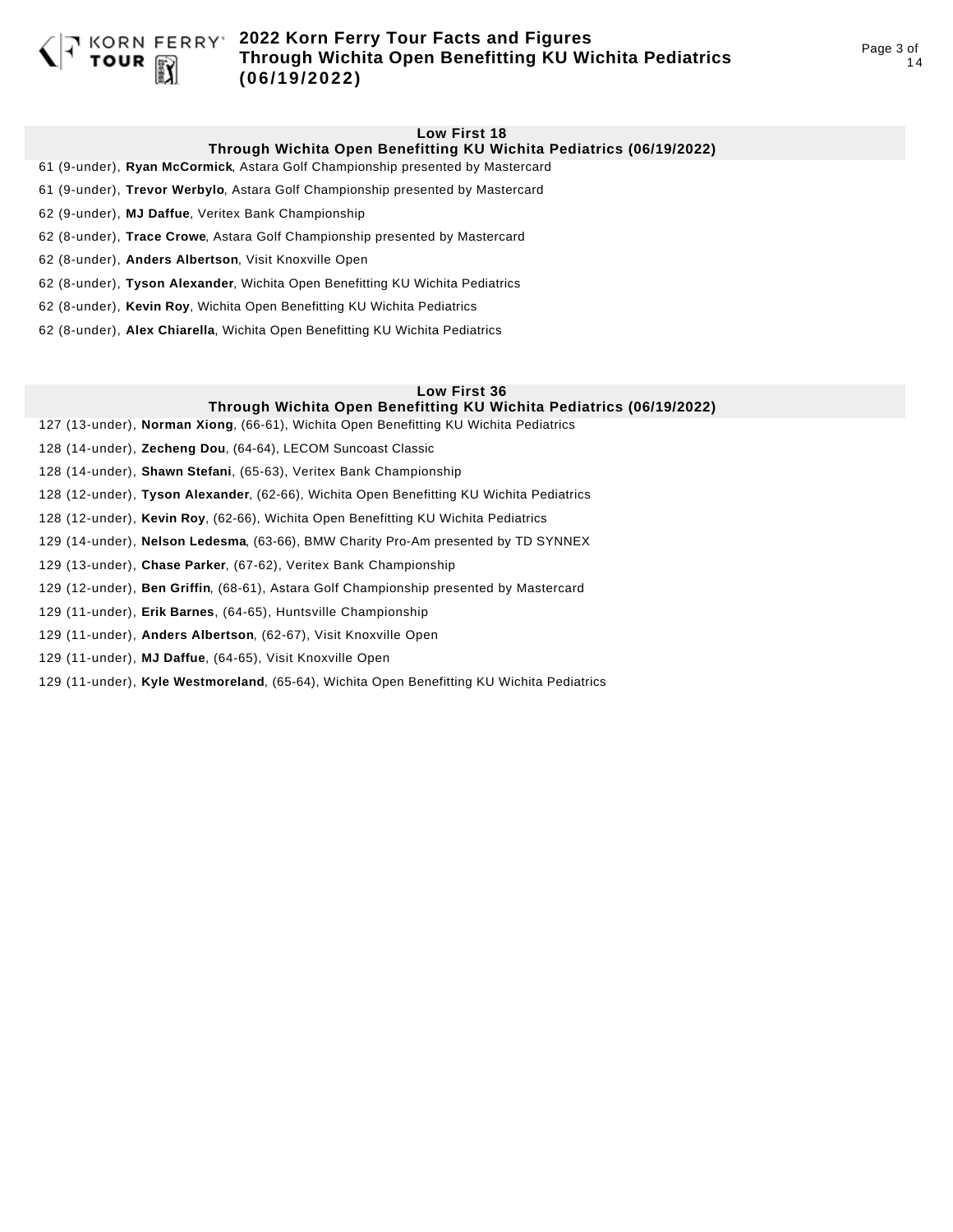#### **Low 36 (Any Rounds)**

**Through Wichita Open Benefitting KU Wichita Pediatrics (06/19/2022)**  125 (15-under), **Norman Xiong**, (61-64), second and third rounds, Wichita Open Benefitting KU Wichita Pediatrics 125 (15-under), **Kevin Yu**, (63-62), second and third rounds, Wichita Open Benefitting KU Wichita Pediatrics 126 (16-under), **Robby Shelton**, (65-61), second and third rounds, BMW Charity Pro-Am presented by TD SYNNEX 127 (15-under), **Zecheng Dou**, (61-66), second and third rounds, Lake Charles Championship 127 (15-under), **Trevor Werbylo**, (64-63), third and fourth rounds, Lake Charles Championship 127 (15-under), **Chase Parker**, (62-65), second and third rounds, Veritex Bank Championship 127 (13-under), **Carl Yuan**, (65-62), second and third rounds, Visit Knoxville Open 127 (13-under), **Paul Haley II**, (63-64), second and third rounds, Wichita Open Benefitting KU Wichita Pediatrics 127 (13-under), **Norman Xiong**, (64-63), third and fourth rounds, Wichita Open Benefitting KU Wichita Pediatrics

127 (13-under), **Norman Xiong**, (66-61), first and second rounds, Wichita Open Benefitting KU Wichita Pediatrics

# **Low First 54**

# **Through Wichita Open Benefitting KU Wichita Pediatrics (06/19/2022)**

191 (19-under), **Norman Xiong**, (66-61-64), Wichita Open Benefitting KU Wichita Pediatrics 192 (22-under), **Robby Shelton**, (66-65-61), BMW Charity Pro-Am presented by TD SYNNEX 192 (18-under), **Kevin Yu**, (67-63-62), Wichita Open Benefitting KU Wichita Pediatrics 194 (19-under), **Chase Parker**, (67-62-65), Veritex Bank Championship 194 (16-under), **Harrison Endycott**, (63-67-64), Huntsville Championship 194 (16-under), **Anders Albertson**, (62-67-65), Visit Knoxville Open

**TOUR** 

194 (16-under), **Kyle Westmoreland**, (65-64-65), Wichita Open Benefitting KU Wichita Pediatrics

# **Low 54 (Any Rounds)**

**Through Wichita Open Benefitting KU Wichita Pediatrics (06/19/2022)**  188 (22-under), **Norman Xiong**, (61-64-63), second through fourth rounds, Wichita Open Benefitting KU Wichita Pediatrics 191 (19-under), **Norman Xiong**, (66-61-64), first through third rounds, Wichita Open Benefitting KU Wichita Pediatrics 192 (22-under), **Robby Shelton**, (66-65-61), first through third rounds, BMW Charity Pro-Am presented by TD SYNNEX 192 (18-under), **Kevin Yu**, (67-63-62), first through third rounds, Wichita Open Benefitting KU Wichita Pediatrics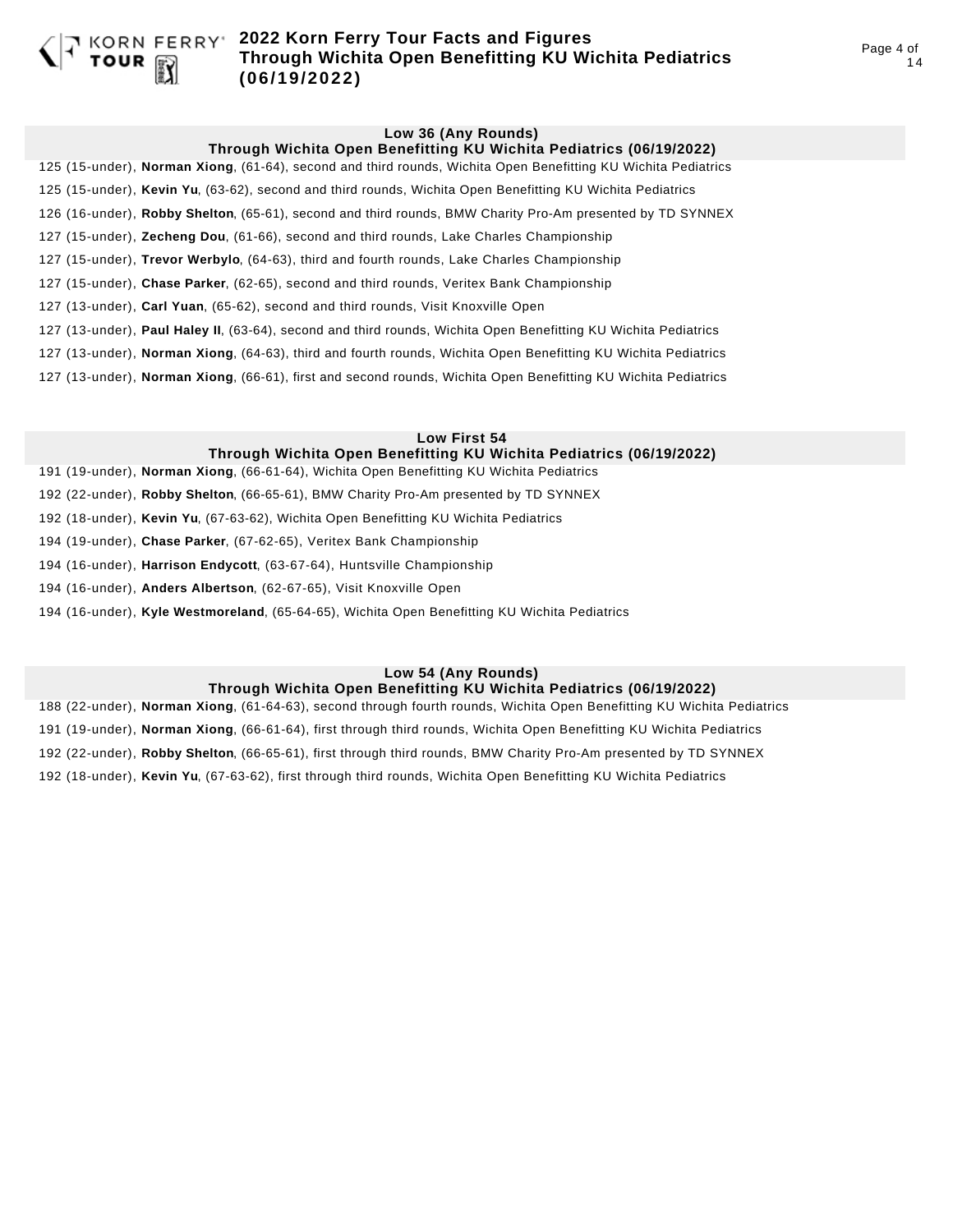#### **Low First 72**

# **Through Wichita Open Benefitting KU Wichita Pediatrics (06/19/2022)**

254 (26-under), **Norman Xiong**, (66-61-64-63), Wichita Open Benefitting KU Wichita Pediatrics

259 (21-under), **Kevin Roy**, (62-66-67-64), Wichita Open Benefitting KU Wichita Pediatrics

- 260 (20-under), **Anders Albertson**, (62-67-65-66), Visit Knoxville Open
- 260 (20-under), **Kevin Yu**, (67-63-62-68), Wichita Open Benefitting KU Wichita Pediatrics
- 261 (19-under), **Carl Yuan**, (68-65-62-66), Visit Knoxville Open

**TOUR** 

- 261 (19-under), **Tyson Alexander**, (62-66-69-64), Wichita Open Benefitting KU Wichita Pediatrics
- 261 (19-under), **Pierceson Coody**, (66-67-65-63), Wichita Open Benefitting KU Wichita Pediatrics

#### **High 72 (Winning Score)**

# **Through Wichita Open Benefitting KU Wichita Pediatrics (06/19/2022)**

274 (14-under), **Akshay Bhatia**, (69-72-68-65), The Bahamas Great Exuma Classic at Sandals Emerald Bay

272 (8-under), **Carson Young**, (68-65-71-68), The Panama Championship

272 (16-under), **Brent Grant**, (69-65-69-69), Simmons Bank Open for the Snedeker Foundation

272 (16-under), **Trevor Cone**, (65-67-70-70), AdventHealth Championship

271 (17-under), **T.J. Vogel**, (69-67-68-67), Club Car Championship at The Landings Club

270 (14-under), **Carl Yuan**, (68-66-71-65), Chitimacha Louisiana Open presented by MISTRAS

270 (18-under), **Brandon Harkins**, (69-65-68-68), The Bahamas Great Abaco Classic at The Abaco Club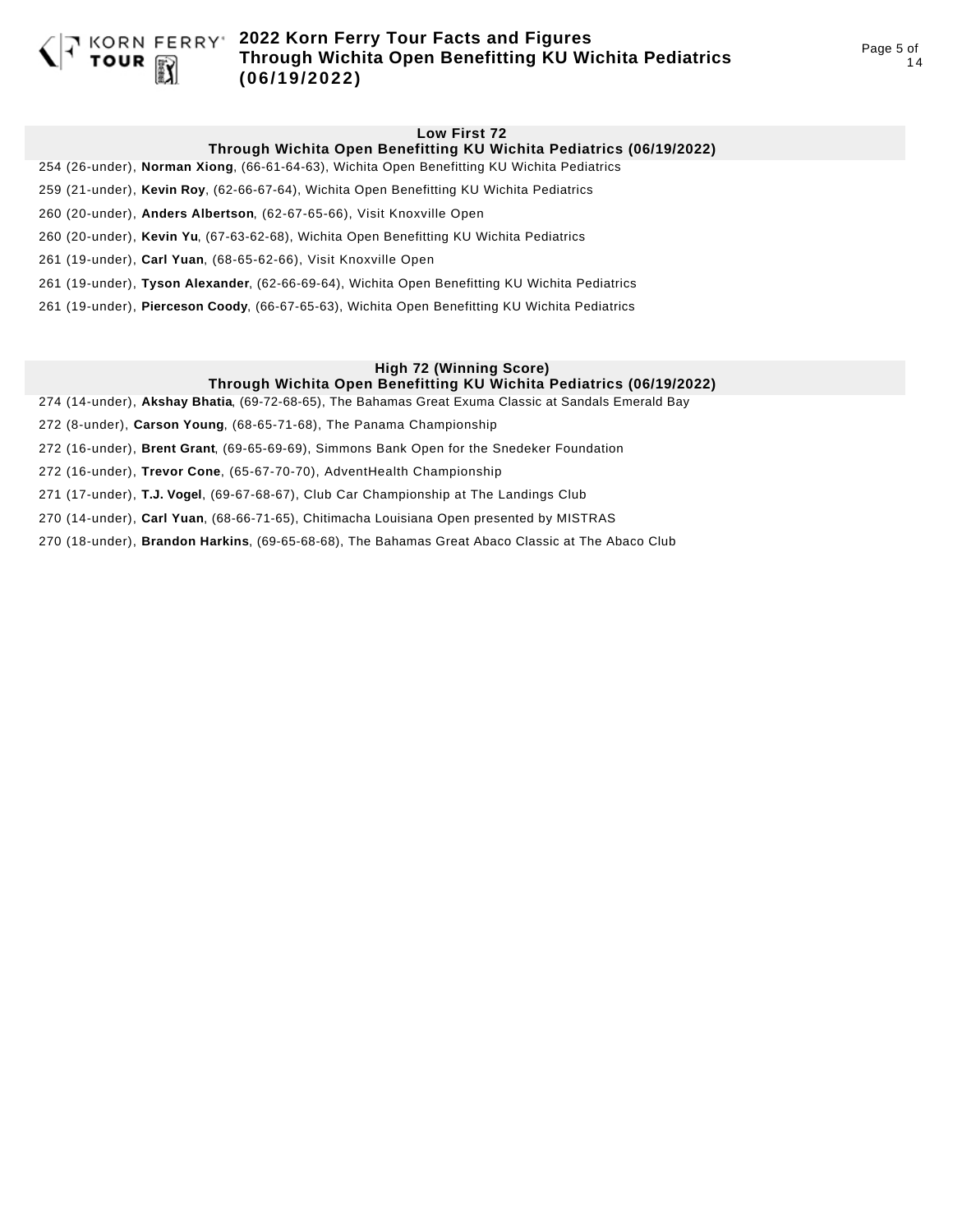**Through Wichita Open Benefitting KU Wichita Pediatrics (06/19/2022)**  5 strokes, **Harrison Endycott**, Huntsville Championship

- 5 strokes, **Norman Xiong**, Wichita Open Benefitting KU Wichita Pediatrics
- 2 strokes, **Akshay Bhatia**, The Bahamas Great Exuma Classic at Sandals Emerald Bay
- 2 strokes, **Tyson Alexander**, Veritex Bank Championship
- 1 strokes, **Carson Young**, The Panama Championship

**TOUR** 

- 1 strokes, **Brandon Matthews**, Astara Golf Championship presented by Mastercard
- 1 strokes, **Byeong Hun An**, LECOM Suncoast Classic
- 1 strokes, **T.J. Vogel**, Club Car Championship at The Landings Club
- 1 strokes, **Brent Grant**, Simmons Bank Open for the Snedeker Foundation
- 1 strokes, **Anders Albertson**, Visit Knoxville Open
- 1 strokes, **Trevor Cone**, AdventHealth Championship
- 1 strokes, **Davis Thompson**, REX Hospital Open
- strokes, **Brandon Harkins**, The Bahamas Great Abaco Classic at The Abaco Club
- strokes, **Carl Yuan**, Chitimacha Louisiana Open presented by MISTRAS
- strokes, **Trevor Werbylo**, Lake Charles Championship
- strokes, **Harry Hall**, NV5 Invitational presented by Old National Bank
- strokes, **Robby Shelton**, BMW Charity Pro-Am presented by TD SYNNEX

#### **Low Start By a Winner**

#### **Through Wichita Open Benefitting KU Wichita Pediatrics (06/19/2022)**

62 (8-under), **Anders Albertson**, Visit Knoxville Open

- 63 (7-under), **Harrison Endycott**, Huntsville Championship
- 64 (7-under), **Davis Thompson**, REX Hospital Open

# **High Start By a Winner**

#### **Through Wichita Open Benefitting KU Wichita Pediatrics (06/19/2022)**

- 70 (1-under), **Trevor Werbylo**, Lake Charles Championship
- 69 (3-under), **Akshay Bhatia**, The Bahamas Great Exuma Classic at Sandals Emerald Bay
- 69 (3-under), **Brandon Harkins**, The Bahamas Great Abaco Classic at The Abaco Club
- 69 (3-under), **T.J. Vogel**, Club Car Championship at The Landings Club
- 69 (3-under), **Brent Grant**, Simmons Bank Open for the Snedeker Foundation
- 68 (2-under), **Carson Young**, The Panama Championship
- 68 (3-under), **Carl Yuan**, Chitimacha Louisiana Open presented by MISTRAS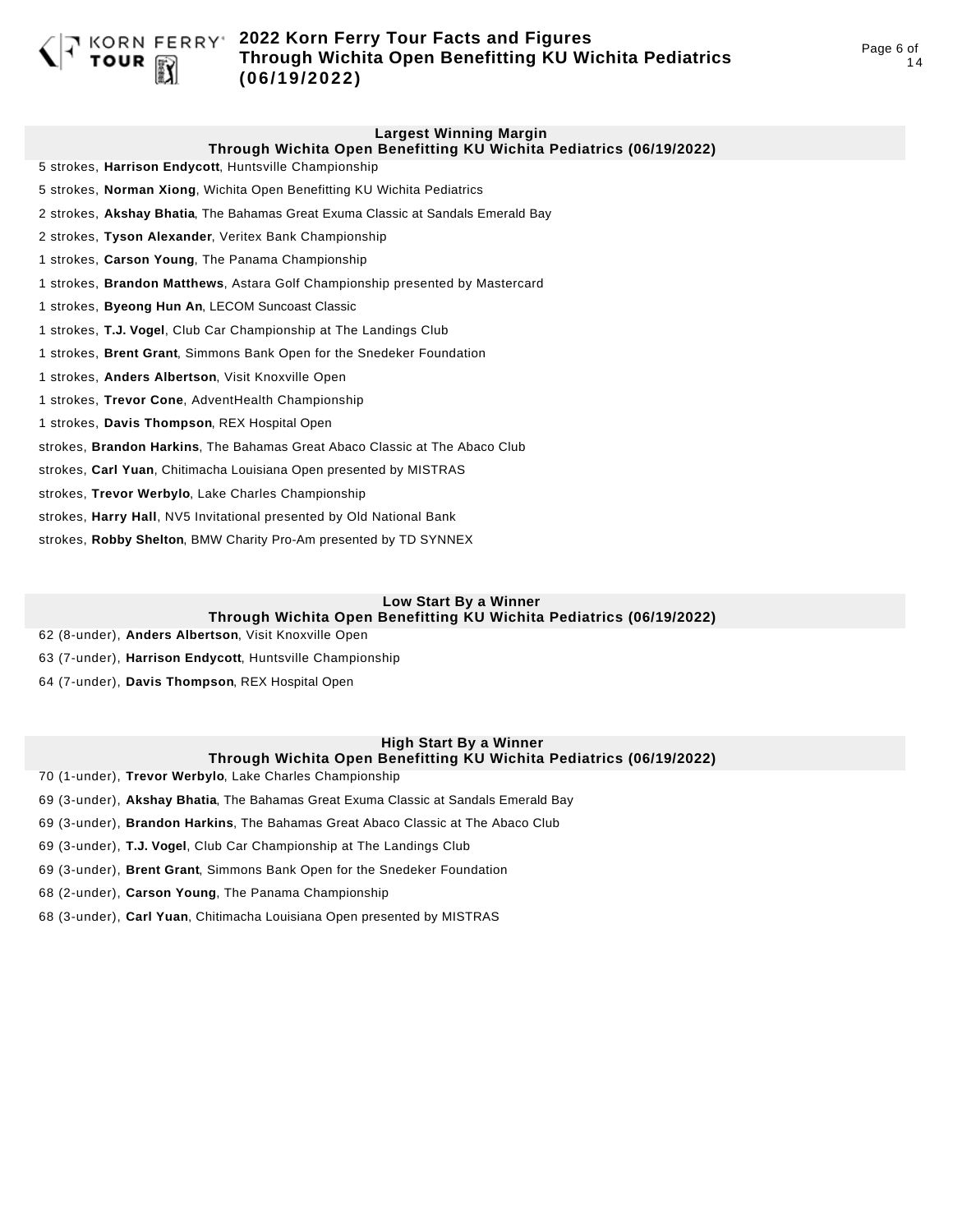#### **Low Finish By a Winner**

**Through Wichita Open Benefitting KU Wichita Pediatrics (06/19/2022)** 

63 (8-under), **Trevor Werbylo**, Lake Charles Championship

TOUR

- 63 (7-under), **Norman Xiong**, Wichita Open Benefitting KU Wichita Pediatrics
- 65 (7-under), **Akshay Bhatia**, The Bahamas Great Exuma Classic at Sandals Emerald Bay
- 65 (6-under), **Carl Yuan**, Chitimacha Louisiana Open presented by MISTRAS
- 65 (6-under), **Tyson Alexander**, Veritex Bank Championship
- 65 (6-under), **Harry Hall**, NV5 Invitational presented by Old National Bank
- 66 (5-under), **Brandon Matthews**, Astara Golf Championship presented by Mastercard
- 66 (4-under), **Anders Albertson**, Visit Knoxville Open

#### **High Finish By a Winner**

**Through Wichita Open Benefitting KU Wichita Pediatrics (06/19/2022)** 

71 (even-par), **Robby Shelton**, BMW Charity Pro-Am presented by TD SYNNEX

70 (even-par), **Harrison Endycott**, Huntsville Championship

#### **Largest 18-Hole Lead Through Wichita Open Benefitting KU Wichita Pediatrics (06/19/2022)**

2 strokes, **MJ Daffue**, Veritex Bank Championship

2 strokes, **Anders Albertson**, Visit Knoxville Open

1 strokes, **Jimmy Stanger**, The Panama Championship

1 strokes, **Thomas Walsh**, LECOM Suncoast Classic

1 strokes, **Will Gordon**, Lake Charles Championship

1 strokes, **Michael Kim**, NV5 Invitational presented by Old National Bank

1 strokes, **Jeremy Paul**, REX Hospital Open

1 strokes, **Nelson Ledesma**, BMW Charity Pro-Am presented by TD SYNNEX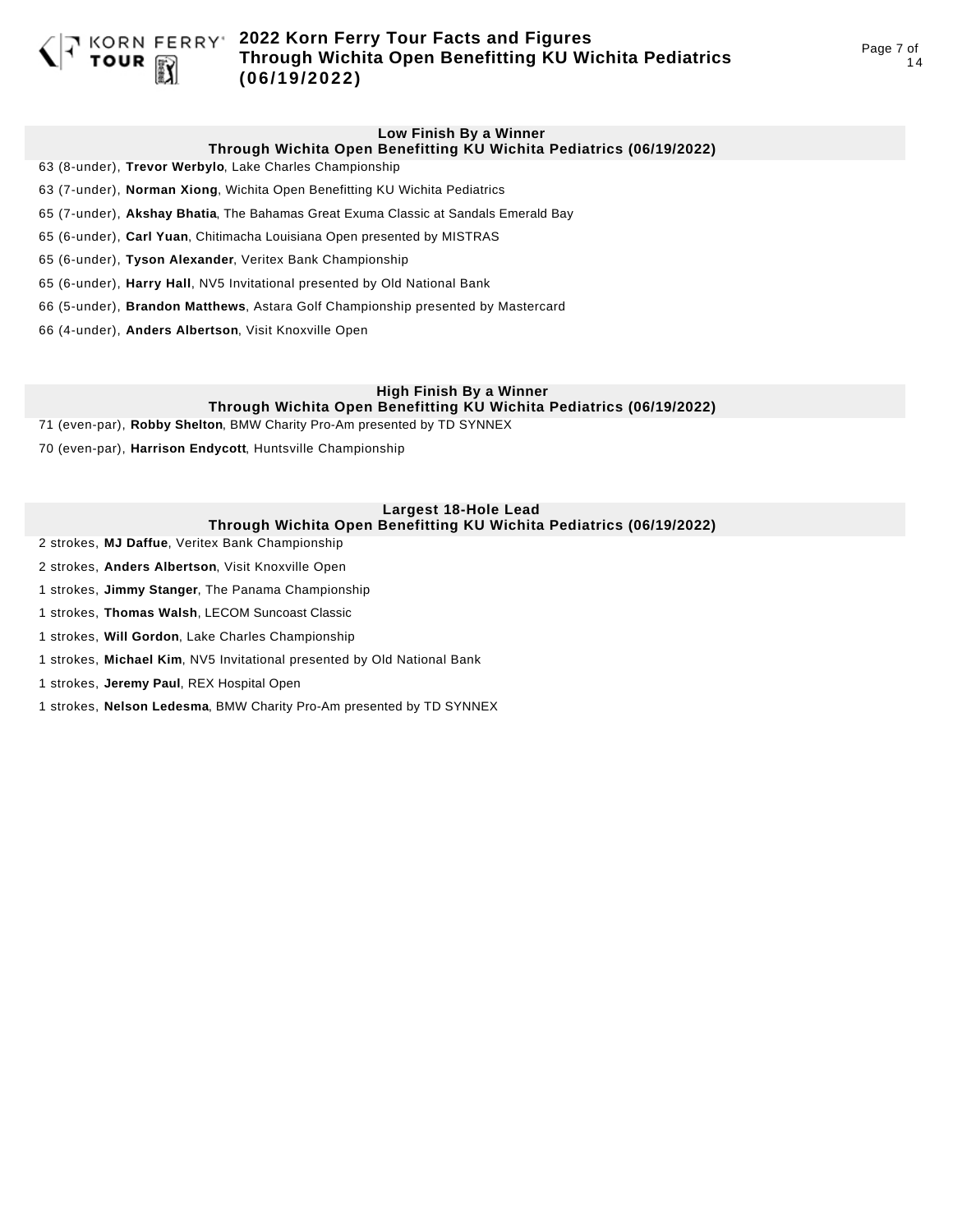**Through Wichita Open Benefitting KU Wichita Pediatrics (06/19/2022)** 

2 strokes, **Alvaro Ortiz**, The Bahamas Great Abaco Classic at The Abaco Club

2 strokes, **Zecheng Dou**, LECOM Suncoast Classic

**TOUR** 

2 strokes, **Erik Barnes**, Club Car Championship at The Landings Club

2 strokes, **Quade Cummins**, Simmons Bank Open for the Snedeker Foundation

2 strokes, **Trevor Cone**, AdventHealth Championship

2 strokes, **Davis Thompson**, REX Hospital Open

2 strokes, **Nelson Ledesma**, BMW Charity Pro-Am presented by TD SYNNEX

1 strokes, **Taylor Montgomery**, The Panama Championship

1 strokes, **Ben Griffin**, Astara Golf Championship presented by Mastercard

1 strokes, **Shad Tuten**, Chitimacha Louisiana Open presented by MISTRAS

1 strokes, **Shawn Stefani**, Veritex Bank Championship

1 strokes, **Erik Barnes**, Huntsville Championship

1 strokes, **Christopher Petefish**, NV5 Invitational presented by Old National Bank

1 strokes, **Norman Xiong**, Wichita Open Benefitting KU Wichita Pediatrics

# **Largest 54-Hole Lead**

#### **Through Wichita Open Benefitting KU Wichita Pediatrics (06/19/2022)**

5 strokes, **Harrison Endycott**, Huntsville Championship

5 strokes, **Robby Shelton**, BMW Charity Pro-Am presented by TD SYNNEX

2 strokes, **Davis Thompson**, REX Hospital Open

- 1 strokes, **Corey Shaun**, The Bahamas Great Exuma Classic at Sandals Emerald Bay
- 1 strokes, **Zecheng Dou**, The Bahamas Great Abaco Classic at The Abaco Club
- 1 strokes, **Michael Gellerman**, LECOM Suncoast Classic
- 1 strokes, **Peter Uihlein**, Chitimacha Louisiana Open presented by MISTRAS
- 1 strokes, **Seonghyeon Kim**, Lake Charles Championship
- 1 strokes, **Mark Anderson**, Club Car Championship at The Landings Club
- 1 strokes, **Chase Parker**, Veritex Bank Championship
- 1 strokes, **Kevin Yu**, Simmons Bank Open for the Snedeker Foundation
- 1 strokes, **Anders Albertson**, Visit Knoxville Open
- 1 strokes, **Sam Stevens**, AdventHealth Championship
- 1 strokes, **Norman Xiong**, Wichita Open Benefitting KU Wichita Pediatrics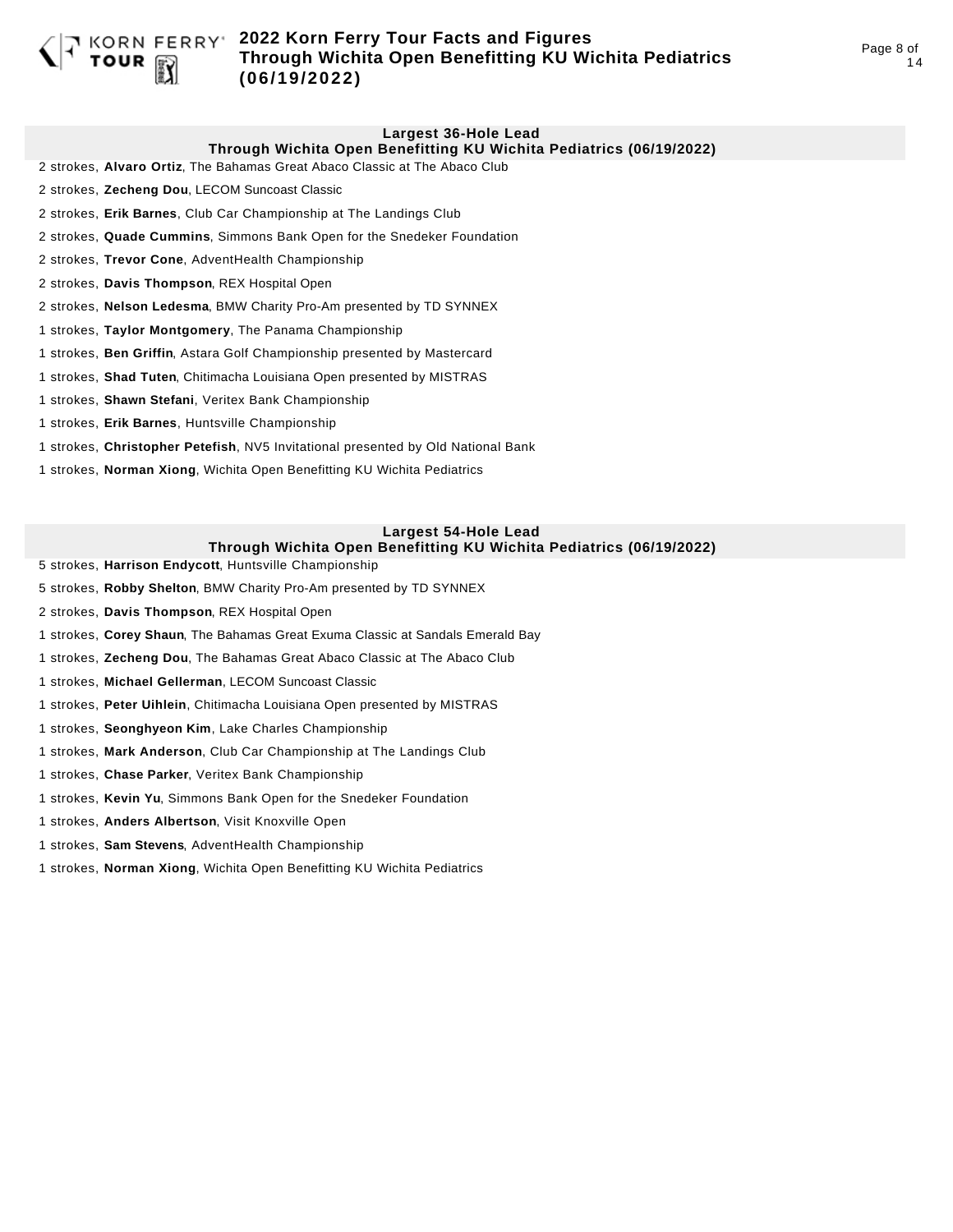#### **Low 36-Hole Cut**

#### **Through Wichita Open Benefitting KU Wichita Pediatrics (06/19/2022)**

6-under, 136, LECOM Suncoast Classic

TOUR

5-under, 137, Veritex Bank Championship

4-under, 137, Astara Golf Championship presented by Mastercard

4-under, 138, NV5 Invitational presented by Old National Bank

4-under, 139, BMW Charity Pro-Am presented by TD SYNNEX

4-under, 136, Wichita Open Benefitting KU Wichita Pediatrics

#### **High 36-Hole Cut**

#### **Through Wichita Open Benefitting KU Wichita Pediatrics (06/19/2022)**

2-over, 146, The Bahamas Great Exuma Classic at Sandals Emerald Bay

even-par, 140, The Panama Championship

even-par, 140, Huntsville Championship

even-par, 144, AdventHealth Championship

1-under, 143, The Bahamas Great Abaco Classic at The Abaco Club

#### **Most Tied for Lead, 18 Holes**

**Through Wichita Open Benefitting KU Wichita Pediatrics (06/19/2022)** 

5, Chitimacha Louisiana Open presented by MISTRAS

4, The Bahamas Great Abaco Classic at The Abaco Club

#### **Most Tied for Lead, 36 Holes Through Wichita Open Benefitting KU Wichita Pediatrics (06/19/2022)**

4, Lake Charles Championship

2, The Bahamas Great Exuma Classic at Sandals Emerald Bay

2, Visit Knoxville Open

# **Most Tied for Lead, 54 Holes**

**Through Wichita Open Benefitting KU Wichita Pediatrics (06/19/2022)** 

4, The Panama Championship

3, NV5 Invitational presented by Old National Bank

**Most Consecutive Events in the Money Through Wichita Open Benefitting KU Wichita Pediatrics (06/19/2022)** 

27, **Chad Ramey**

**Most Consecutive Years with Win Through Wichita Open Benefitting KU Wichita Pediatrics (06/19/2022)**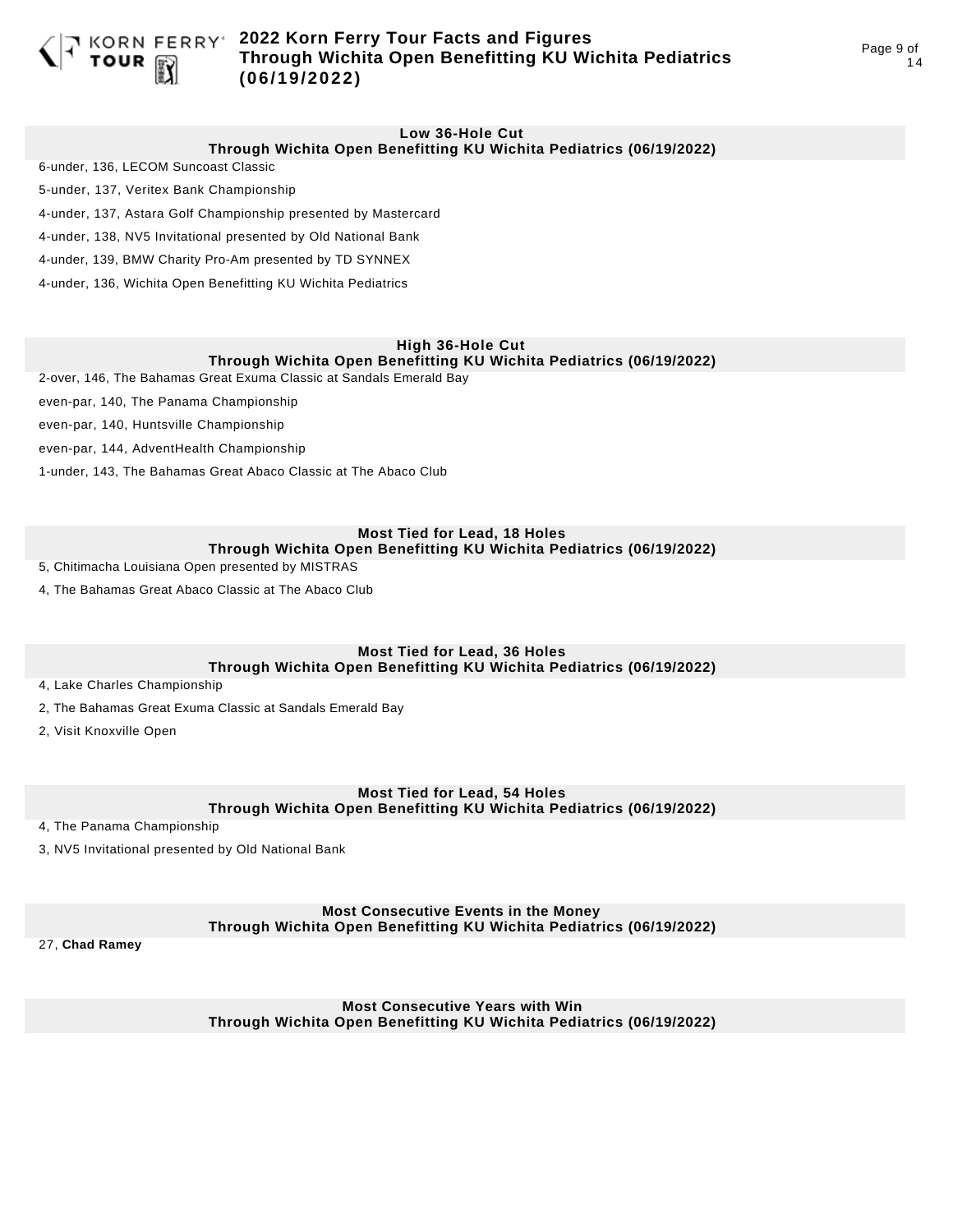#### **Holes-In-One**

# **Through Wichita Open Benefitting KU Wichita Pediatrics (06/19/2022)**

**Turk Pettit**, (No. 6/second round/Sandals Emerald Bay GC) The Bahamas Great Exuma Classic at Sandals Emerald Bay **Eric Cole**, (No. 13/first round/CC at Golden Nugget) Lake Charles Championship **Pontus Nyholm**, (No. 12/third round/Landings Club - Deer Creek GC) Club Car Championship at The Landings Club **Tom Whitney**, (No. 12/fourth round/Texas Rangers GC) Veritex Bank Championship **Tom Lovelady**, (No. 9/second round/The Ledges) Huntsville Championship **Gregor Main**, (No. 11/first round/Holston Hills CC) Visit Knoxville Open **Michael Kim**, (No. 4/first round/Holston Hills CC) Visit Knoxville Open **Eric Cole**, (No. 9/first round/Thornblade Club) BMW Charity Pro-Am presented by TD SYNNEX

#### **Double Eagles**

**Through Wichita Open Benefitting KU Wichita Pediatrics (06/19/2022)** 

**Peyton White**, (No. 10/first round/Lakewood National GC Commander) LECOM Suncoast Classic **Michael Gellerman**, (No. 14/second round/Lakewood National GC Commander) LECOM Suncoast Classic **Paul Haley II**, (No. 5/second round/The Glen Club) NV5 Invitational presented by Old National Bank

**TOUR**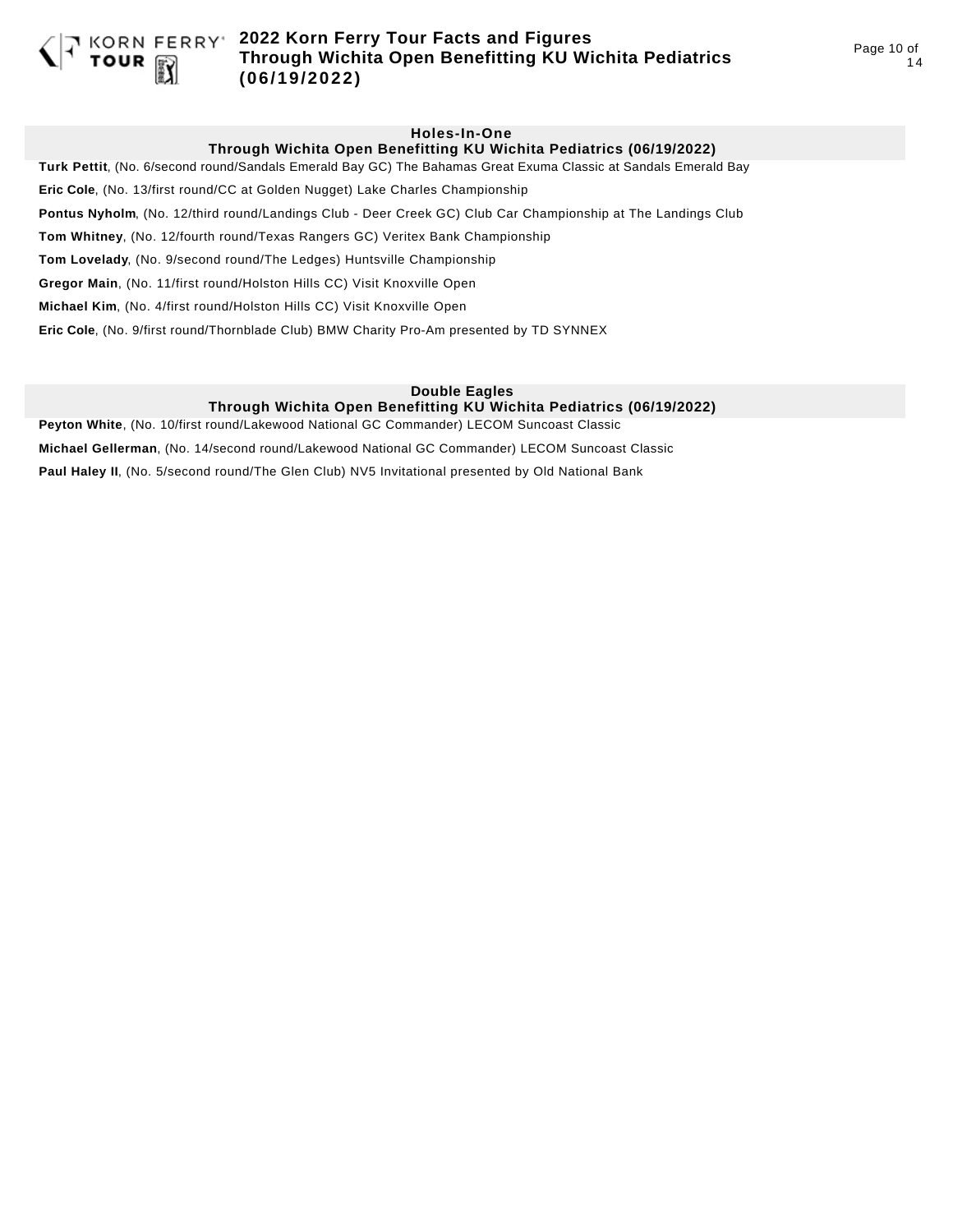#### **Two Eagles in One Round**

TOUR<sup></sup>

**Through Wichita Open Benefitting KU Wichita Pediatrics (06/19/2022) Jimmy Stanger**, (No. 5,No. 8/first round/The Abaco Club on Winding Bay) The Bahamas Great Abaco Classic at The Abaco Club **Brandon Crick**, (No. 1,No. 8/third round/The Abaco Club on Winding Bay) The Bahamas Great Abaco Classic at The Abaco Club **Sam Saunders**, (No. 3,No. 8/third round/CC de Bogota-Lagos) Astara Golf Championship presented by Mastercard **MJ Maguire**, (No. 10,No. 18/third round/CC de Bogota-Lagos) Astara Golf Championship presented by Mastercard **Conner Godsey**, (No. 8,No. 18/third round/CC de Bogota-Lagos) Astara Golf Championship presented by Mastercard **Nicolas Echavarria**, (No. 13,No. 18/third round/CC de Bogota-Lagos) Astara Golf Championship presented by Mastercard **Trevor Cone**, (No. 10,No. 18/fourth round/CC de Bogota-Lagos) Astara Golf Championship presented by Mastercard **Erik Barnes**, (No. 9,No. 14/first round/Lakewood National GC Commander) LECOM Suncoast Classic **Luis Gagne**, (No. 14,No. 4/first round/Lakewood National GC Commander) LECOM Suncoast Classic **Akshay Bhatia**, (No. 10,No. 9/first round/Lakewood National GC Commander) LECOM Suncoast Classic **Mark Hubbard**, (No. 6,No. 10/second round/Lakewood National GC Commander) LECOM Suncoast Classic **Brad Brunner**, (No. 10,No. 14/second round/Lakewood National GC Commander) LECOM Suncoast Classic **Shad Tuten**, (No. 10,No. 6/second round/Lakewood National GC Commander) LECOM Suncoast Classic **Kyle Westmoreland**, (No. 4,No. 9/second round/Lakewood National GC Commander) LECOM Suncoast Classic **Peter Uihlein**, (No. 9,No. 12/third round/Lakewood National GC Commander) LECOM Suncoast Classic **Kyle Reifers**, (No. 5,No. 7/second round/Le Triomphe G&CC) Chitimacha Louisiana Open presented by MISTRAS **Bo Hoag**, (No. 1,No. 12/third round/Le Triomphe G&CC) Chitimacha Louisiana Open presented by MISTRAS **Mark Anguiano**, (No. 14,No. 1/second round/CC at Golden Nugget) Lake Charles Championship **Thomas Rosenmueller**, (No. 3,No. 4/second round/CC at Golden Nugget) Lake Charles Championship **Blayne Barber**, (No. 3,No. 6/second round/Landings Club - Deer Creek GC) Club Car Championship at The Landings Club **Dawson Armstrong**, (No. 3,No. 5/third round/Landings Club - Deer Creek GC) Club Car Championship at The Landings Club **Justin Suh**, (No. 18,No. 9/first round/Texas Rangers GC) Veritex Bank Championship **Shawn Stefani**, (No. 9,No. 16/second round/Texas Rangers GC) Veritex Bank Championship **Justin Suh**, (No. 9,No. 16/second round/Texas Rangers GC) Veritex Bank Championship **Theo Humphrey**, (No. 7,No. 9/second round/Texas Rangers GC) Veritex Bank Championship **Alex Weiss**, (No. 10,No. 18/second round/Texas Rangers GC) Veritex Bank Championship **Martin Contini**, (No. 9,No. 10/third round/Texas Rangers GC) Veritex Bank Championship **Tom Whitney**, (No. 10,No. 12/fourth round/Texas Rangers GC) Veritex Bank Championship **Brandon Harkins**, (No. 7,No. 18/first round/The Grove) Simmons Bank Open for the Snedeker Foundation **Jay Card III**, (No. 2,No. 18/first round/The Grove) Simmons Bank Open for the Snedeker Foundation **Jimmy Stanger**, (No. 2,No. 4/second round/The Grove) Simmons Bank Open for the Snedeker Foundation **Caleb Proveaux**, (No. 2,No. 4/second round/The Grove) Simmons Bank Open for the Snedeker Foundation **Kevin Roy**, (No. 18,No. 5/second round/Holston Hills CC) Visit Knoxville Open **Jimmy Stanger**, (No. 5,No. 18/first round/The Glen Club) NV5 Invitational presented by Old National Bank **Pontus Nyholm**, (No. 5,No. 18/first round/The Glen Club) NV5 Invitational presented by Old National Bank **Brandon Harkins**, (No. 15,No. 18/third round/The CC at Wakefield Plantation) REX Hospital Open **Peter Kuest**, (No. 16,No. 5/first round/Thornblade Club) BMW Charity Pro-Am presented by TD SYNNEX **Tom Lewis**, (No. 15,No. 4/second round/The Carolina CC) BMW Charity Pro-Am presented by TD SYNNEX **J.J. Grey**, (No. 4,No. 9/second round/The Carolina CC) BMW Charity Pro-Am presented by TD SYNNEX **Brent Grant**, (No. 2,No. 16/fourth round/Thornblade Club) BMW Charity Pro-Am presented by TD SYNNEX **Brandon Matthews**, (No. 2,No. 5/fourth round/Thornblade Club) BMW Charity Pro-Am presented by TD SYNNEX **Augusto Núñez**, (No. 11,No. 14/third round/Crestview CC) Wichita Open Benefitting KU Wichita Pediatrics **Kevin Yu**, (No. 2,No. 3/third round/Crestview CC) Wichita Open Benefitting KU Wichita Pediatrics **Norman Xiong**, (No. 3,No. 16/fourth round/Crestview CC) Wichita Open Benefitting KU Wichita Pediatrics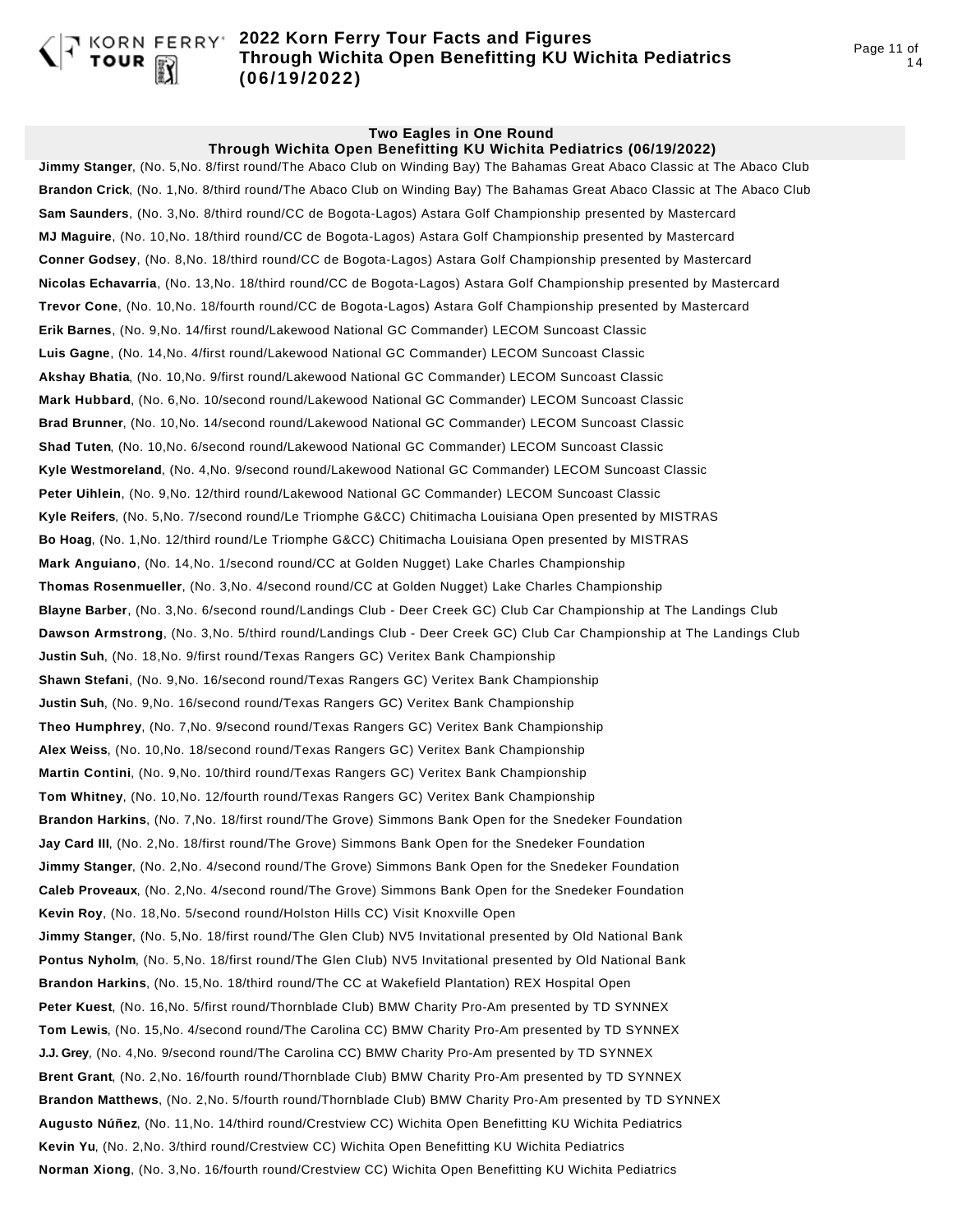

**2022 Korn Ferry Tour Facts and Figures Through Wichita Open Benefitting KU Wichita Pediatrics (06/19/2022)**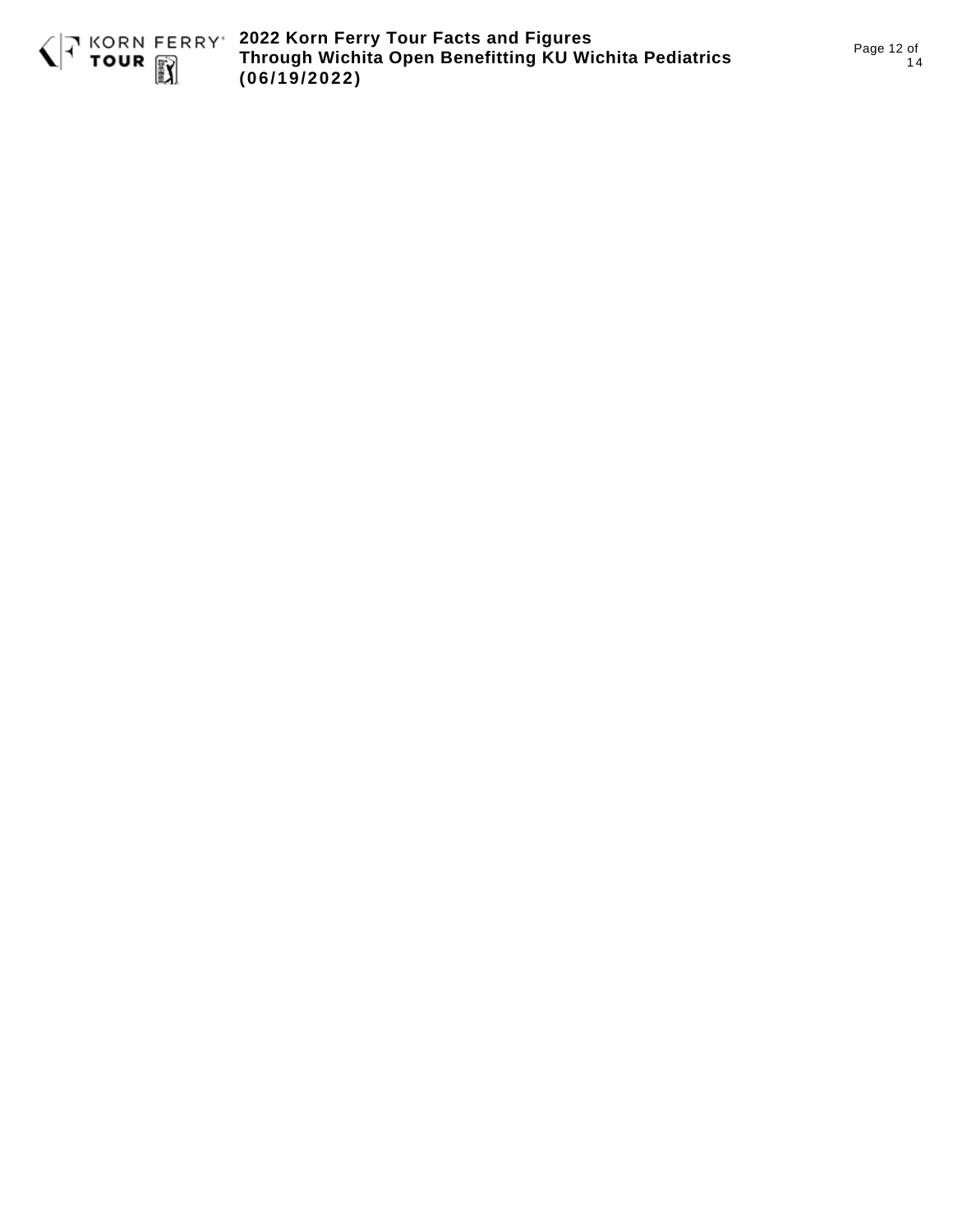

#### **Three Eagles in One Round**

#### **Through Wichita Open Benefitting KU Wichita Pediatrics (06/19/2022)**

**Albin Choi**, (No. 4,No. 9,No. 10/first round/Lakewood National GC Commander) LECOM Suncoast Classic

**Trace Crowe**, (No. 9,No. 11,No. 18/first round/Texas Rangers GC) Veritex Bank Championship

#### **Two Aces in One Round Through Wichita Open Benefitting KU Wichita Pediatrics (06/19/2022)**

# **Back-to-Back Eagles**

#### **Through Wichita Open Benefitting KU Wichita Pediatrics (06/19/2022)**

**Albin Choi**, (No. 9,No. 10/first round/Lakewood National GC Commander) LECOM Suncoast Classic **Thomas Rosenmueller**, (No. 3,No. 4/second round/CC at Golden Nugget) Lake Charles Championship

**Martin Contini**, (No. 9,No. 10/third round/Texas Rangers GC) Veritex Bank Championship

**Kevin Yu**, (No. 2,No. 3/third round/Crestview CC) Wichita Open Benefitting KU Wichita Pediatrics

#### **Best Birdie Streak**

# **Through Wichita Open Benefitting KU Wichita Pediatrics (06/19/2022)**

8, **Justin Suh**, (No. 7-14/fourth round/Crestview CC) Wichita Open Benefitting KU Wichita Pediatrics

- 6, **Wil Bateman**, (No. 7-12/fourth round/Texas Rangers GC) Veritex Bank Championship
- 6, **Zack Fischer**, (No. 9-14/first round/Thornblade Club) BMW Charity Pro-Am presented by TD SYNNEX
- 6, **Alex Chiarella**, (No. 4- 9/first round/Crestview CC) Wichita Open Benefitting KU Wichita Pediatrics

#### **Best Birdie/Eagle Streak**

# **Through Wichita Open Benefitting KU Wichita Pediatrics (06/19/2022)**  7-under, **Joey Garber**, (B-B-B-B-B-E/No. 13/second round/Texas Rangers GC) Veritex Bank Championship 7-under, **Martin Contini**, (B-B-B-E-E/No. 6/third round/Texas Rangers GC) Veritex Bank Championship 6-under, **Martin Contini**, (B-E-B-B-B/No. 5/second round/CC de Bogota-Pacos) Astara Golf Championship presented by Mastercard 6-under, **Ryan Brehm**, (B-B-E-B-B/No. 8/first round/Lakewood National GC Commander) LECOM Suncoast Classic 6-under, **Kyle Reifers**, (B-E-B-E/No. 4/second round/Le Triomphe G&CC) Chitimacha Louisiana Open presented by MISTRAS 6-under, **Tyson Alexander**, (B-E-B-B-B/No. 10/third round/Texas Rangers GC) Veritex Bank Championship 6-under, **MJ Maguire**, (B-B-B-E-B/No. 11/third round/Crestview CC) Wichita Open Benefitting KU Wichita Pediatrics

#### **Best Come-From-Behind on Last Day to Win Through Wichita Open Benefitting KU Wichita Pediatrics (06/19/2022)**

5 strokes, **Carl Yuan**, Chitimacha Louisiana Open presented by MISTRAS

5 strokes, **Trevor Werbylo**, Lake Charles Championship

3 strokes, **Akshay Bhatia**, The Bahamas Great Exuma Classic at Sandals Emerald Bay

3 strokes, **T.J. Vogel**, Club Car Championship at The Landings Club

3 strokes, **Tyson Alexander**, Veritex Bank Championship

2 strokes, **Byeong Hun An**, LECOM Suncoast Classic